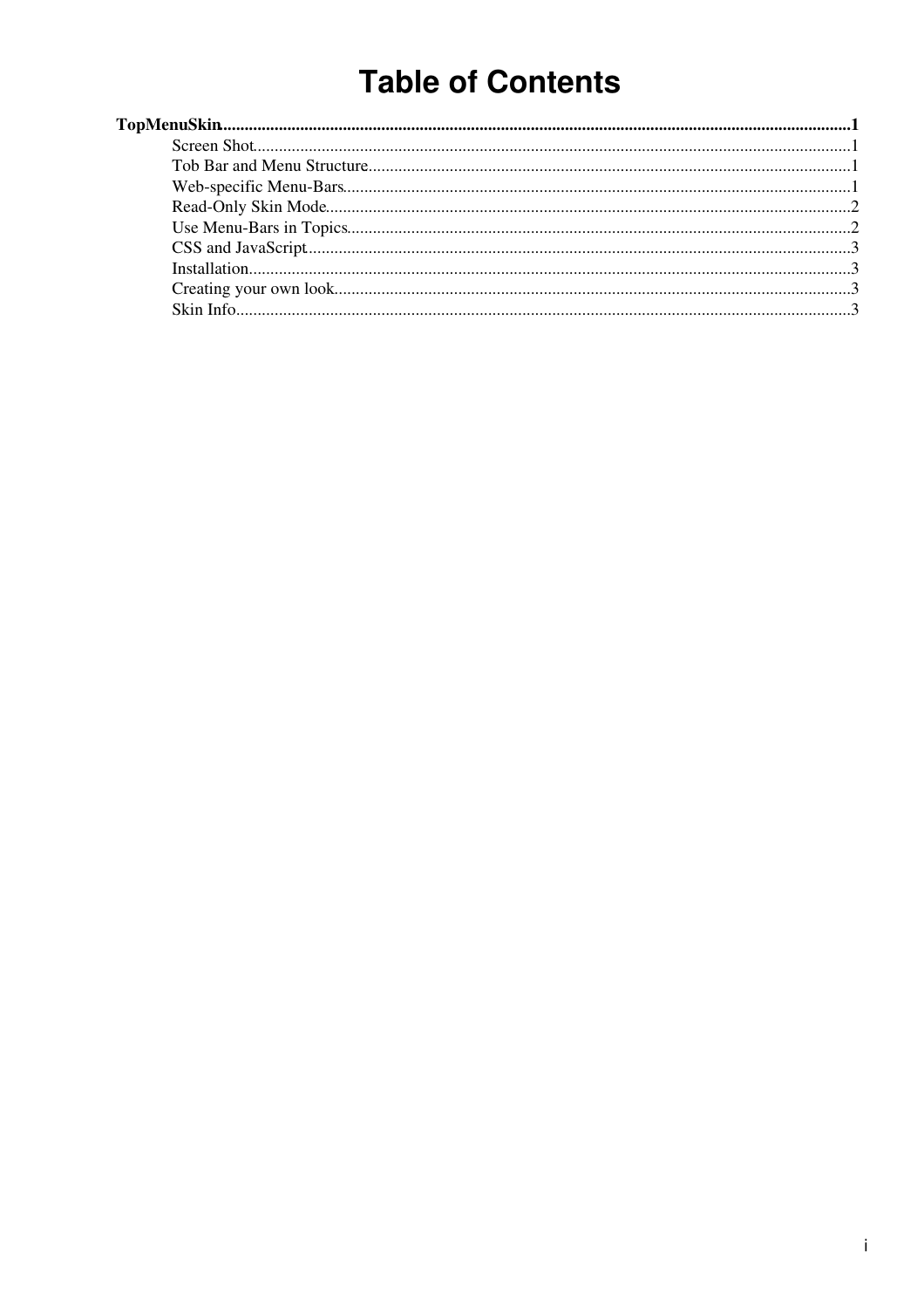# <span id="page-1-0"></span>**TopMenuSkin**

The TopMenuSkin adds pulldown menus to the [PatternSkin.](https://twiki.cern.ch/twiki/bin/view/TWiki21Nov/PatternSkin)

# <span id="page-1-1"></span>**Screen Shot**

### <span id="page-1-2"></span>**Tob Bar and Menu Structure**

This skin is [sponsored by](http://twiki.net/?ref=twiki.org/topmenuskin.logo):

 $\mathbb{R}^2$ 

- TopMenuSkinTopBar top bar with menu bar, logo and search boxes (replacing [WebTopBar\)](https://twiki.cern.ch/twiki/bin/view/TWiki21Nov/WebTopBar), can be cloned and customized per web
- [WebTopMenu](https://twiki.cern.ch/twiki/bin/view/TWiki21Nov/WebTopMenu) bullet list defining menu bar for [TWiki21Nov](https://twiki.cern.ch/twiki/bin/edit/TWiki21Nov/TWiki21Nov?topicparent=TWiki21Nov.TopMenuSkin;nowysiwyg=1) web
- TopMenuSkinDefaultWebTopMenu bullet list defining menu bar for webs that do not have a WebTopMenu topic
	- TopMenuSkinHomeMenu "Home" pulldown menu with web list, included by ♦ WebTopMenu
	- TopMenuSkinTopicMenu "Topic" pulldown menu with topic actions, included by ♦ WebTopMenu

*NOTE*: The skin is designed to incorporate the "you are here" breadcrumb into the pulldown menus: "Home" menu => "Web" menu => List of parent topics, if any (shown as "P"s) => Current topic ("View" menu).

# <span id="page-1-3"></span>**Web-specific Menu-Bars**

The TopMenuSkinDefaultWebTopMenu defines the default menu structure used in any web. A WebTopMenu topic in a web can redefine the default menu structure. If the WebTopMenu topic is missing in a web, create one with content of [\\_default.WebTopMenu](https://twiki.cern.ch/twiki/bin/edit/_default/WebTopMenu?topicparent=TWiki21Nov.TopMenuSkin;nowysiwyg=1) and customize it. Bullets must be of format  $[1 \ldots] [\ldots]$  or  $\le a$  href="...">... $\le a$ , and may not contain any text next to the link.

To preserve the "you are here" breadcrumb, it is important to add additional pulldown menus *after* the INCLUDE of %SYSTEMWEB%.TopMenuSkinTopicMenu. The top level menu-bar should have this structure:

- INCLUDE of %SYSTEMWEB%.TopMenuSkinHomeMenu
- Current Web menu
- INCLUDE of %SYSTEMWEB%.TopMenuSkinTopicMenu
- Additional pulldown menu(s) as needed (optional)

Example WebTopBar menu structure with additional "Bugs" pulldown menu: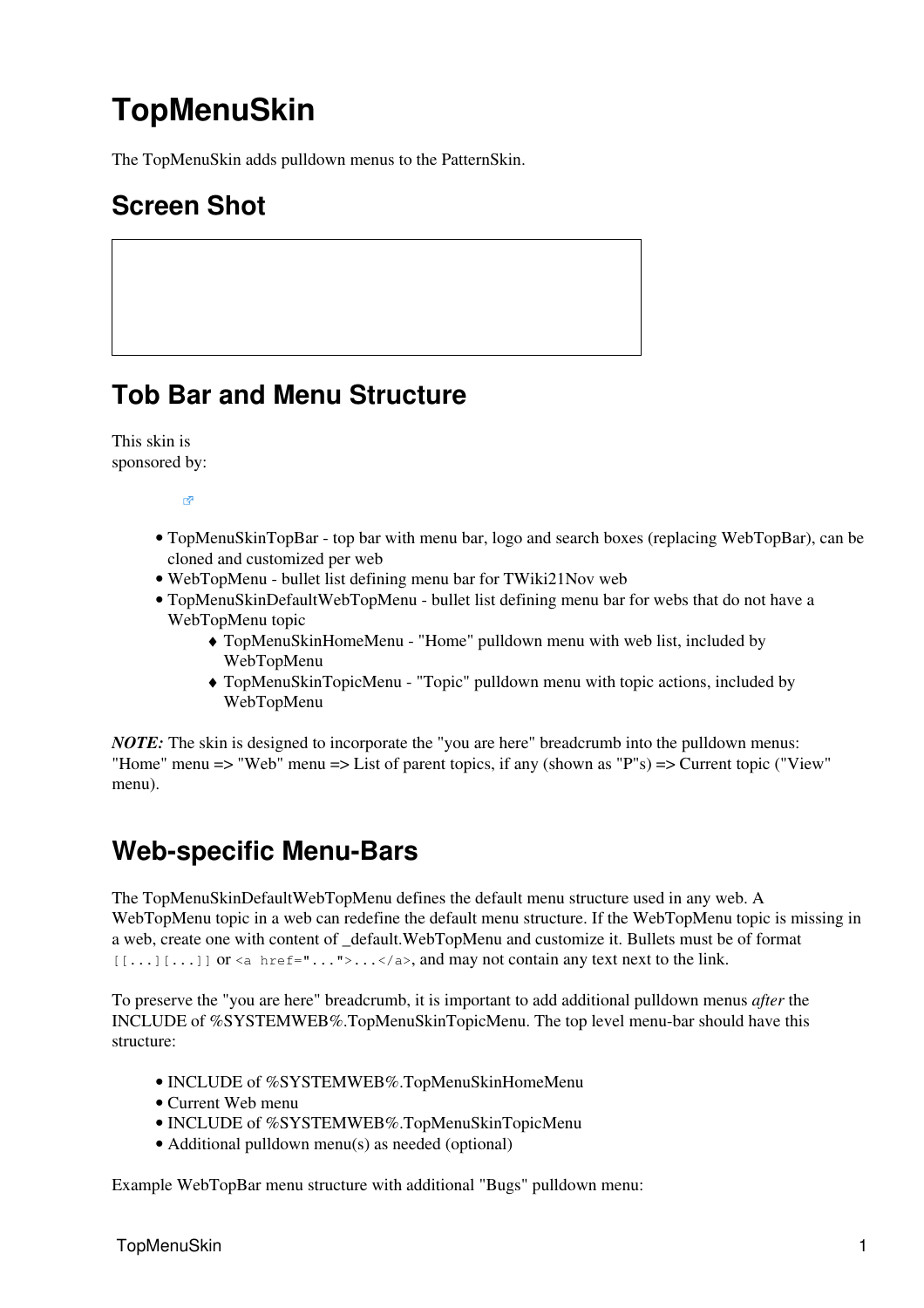#### TopMenuSkin < TWiki21Nov < TWiki

%INCLUDE{%SYSTEMWEB%.TopMenuSkinHomeMenu}%

```
* [[%BASEWEB%.%HOMETOPIC%][<imq src="%ICONURL{web-bq}%" border="0" alt="" width="16" height="1
```
- \* [[%SCRIPTURLPATH{"view"}%/%BASEWEB%/WebCreateNewTopic?topicparent=%BASETOPIC%][ %ICON{"ne
- \* [[%BASEWEB%.WebTopicList][ %ICON{"index"}% %MAKETEXT{"Index"}%]]
- \* [[%BASEWEB%.WebSearch][ %ICON{"searchtopic"}% %MAKETEXT{"Search"}%]] \* [[%BASEWEB%.WebChanges][ %ICON{"changes"}% %MAKETEXT{"Changes"}%]]
- \* [[%BASEWEB%.WebNotify][ %ICON{"notify"}% %MAKETEXT{"Notifications"}%]]
- \* [[%BASEWEB%.WebRss][ %ICON{"feed"}% %MAKETEXT{"RSS Feed"}%]]
- 
- \* [[%BASEWEB%.WebStatistics][ %ICON{"statistics"}% %MAKETEXT{"Statistics"}%]] \* [[%BASEWEB%.WebPreferences][ %ICON{"wrench"}% %MAKETEXT{"Preferences"}%]]

%INCLUDE{%SYSTEMWEB%.TopMenuSkinTopicMenu}%

\* [[BugTracker][%ICON{bug}% Bugs %ICON{menu-down}%]]

- \* [[NewReport][Create bug report]]
- \* [[OpenBugs][Open bugs]]
- \* [[ConfirmedBugs][Confirmed bugs]]
- \* [[FixedBugs][Fixed bugs]]

# <span id="page-2-0"></span>**Read-Only Skin Mode**

This skin and the [PatternSkin](https://twiki.cern.ch/twiki/bin/view/TWiki21Nov/PatternSkin) support a read-only mode. This is mainly useful if you have TWiki application pages or dashboards where you do not want regular users to change content. The read-only mode is enabled with a READONLYSKINMODE preferences setting set to 1. Details in [PatternSkinCustomization#ReadOnlySkinMode.](https://twiki.cern.ch/twiki/bin/view/TWiki/PatternSkinCustomization#ReadOnlySkinMode)

### <span id="page-2-1"></span>**Use Menu-Bars in Topics**

A menu-bar can be added anywhere in a topic:

- Include the "TWiki.TopMenuSkin" topic this pulls in the CSS and JavaScript needed for the menu-bar.
- Create a nested bullet list with links:
	- ♦ The top level bullets define the menu-bar items. Bullets with/without links are supported.
	- Second level bullets define the pulldown options within a menu-bar item. ♦
		- $\Diamond$  A second level bullet must contain exactly one link (format [[...][...]] or  $\triangle$ href=" $\dots$ "> $\dots$  </a>) without any text next to the link.
	- ♦ Third level bullets are not supported.
- Enclose the bullet list with a <div class="twTopMenuTab"> tag.

#### Example:

```
%INCLUDE{"%SYSTEMWEB%.TopMenuSkin"}%
<div class="twTopMenuTab">
    * [[WebHome][%ICON{home}% Home %ICON{menu-down}%]]
        * [[WebNotify][Subscribe]]
       * [[WebStatistics][Statistics]]
    * [[WebSearch][%ICON{searchtopic}% Search %ICON{menu-down}%]]
       * [[WebSearchAdvanced][Advanced search]]
       * [[SearchHelp][Search help]]
</div>
```
Renders as:

- $\hat{\Omega}$  Home
	- $\triangle$  [Subscribe](https://twiki.cern.ch/twiki/bin/view/TWiki21Nov/WebNotify)
	- ♦ [Statistics](https://twiki.cern.ch/twiki/bin/view/TWiki21Nov/WebStatistics)
- **Q** Search
	- ♦ [Advanced search](https://twiki.cern.ch/twiki/bin/view/TWiki21Nov/WebSearchAdvanced)
	- ♦ [Search help](https://twiki.cern.ch/twiki/bin/view/TWiki21Nov/SearchHelp)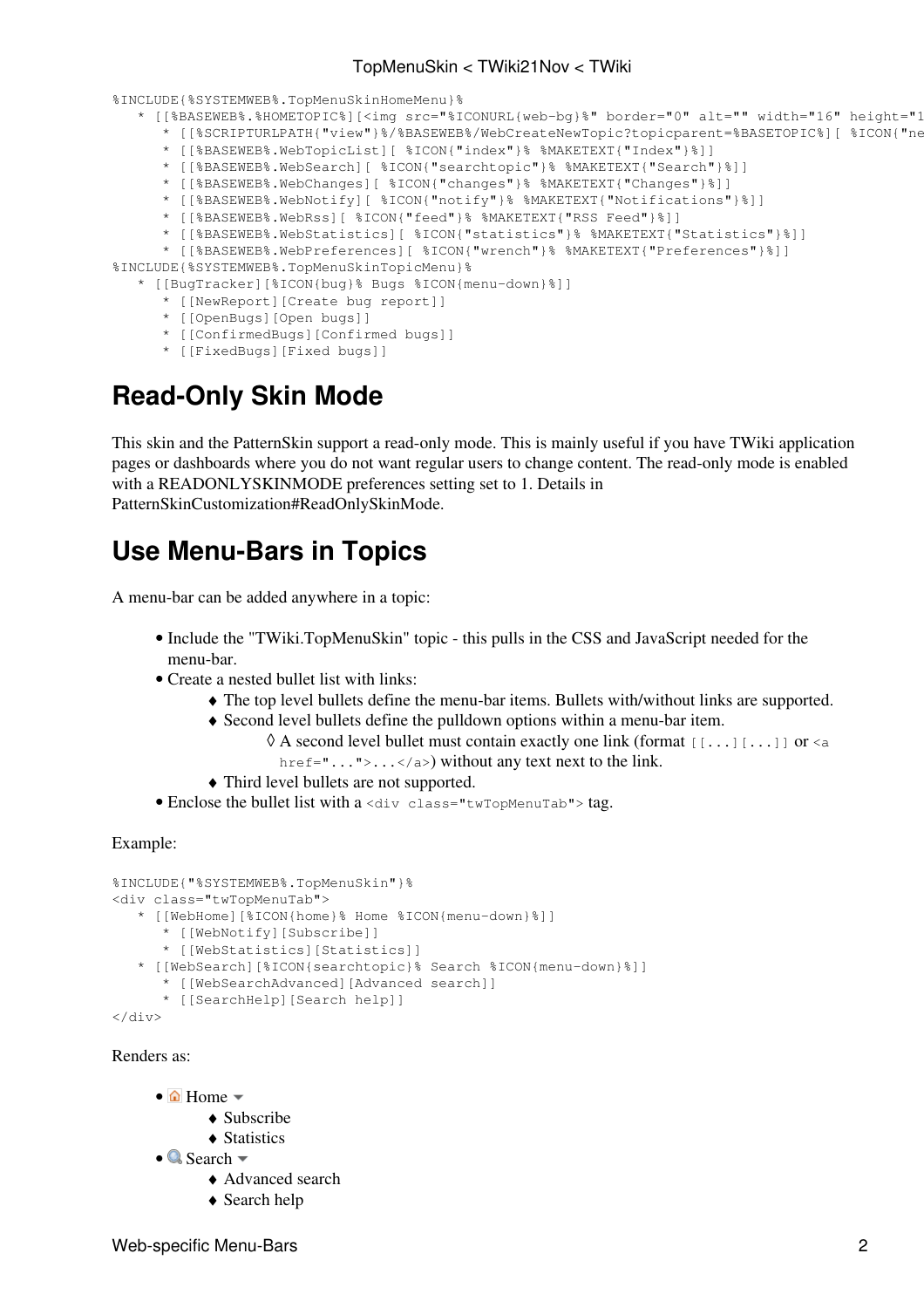*NOTE:* The pulldown menus only work if the TWiki: Plugins/JQueryPlugin  $\mathbb{F}$  is installed and enabled.

# <span id="page-3-0"></span>**CSS and JavaScript**

This section defines the CSS and JavaScript used by the TopMenuSkin; View Raw to see the source. Some additional CSS is defined in templates/vewi.topmenu.tmpl

# <span id="page-3-1"></span>**Installation**

**Note:** You do not need to install anything on the browser to use this skin. The following instructions are for the administrator who installs the skin on the server where TWiki is running.

- Download the ZIP file from the Skin homepage (see below)
- Unzip **TopMenuSkin.zip** in your twiki installation directory
- Install TWiki: Plugins/JQuery Plugin  $\mathbb{F}$  and enable it using configure (if not done already)
- To turn on the skin, write in Main.TWikiPreferences: •
- \* Set SKIN = topmenu, pattern
- Test if installed
- **Note** on upgrading existing TWiki: •
- ♦ See Web-specific Menu-Bars above on how to retrofit and customize menu-bars.
- **Note** on using this skin on TWiki 4.2 and 4.3:
	- $\blacklozenge$  This skin depends on TWiki 5.0 specific feature  $\text{\%}$ WEB{format=" $\text{\%}$ current"} $\text{\%}$  to show the current web in the Web menu. To use this skin on TWiki 4.2 or 4.3, remove the parameter from the WEB variable (to show only  $\text{WEE}\$ ), or apply patch TWikibug:Item6424 $\text{C}$  (to add the format parameter feature).
	- This skin depends on TWiki 5.0 specific feature %ADDTOHEAD{}% to add style sheets to the ♦ HTML head section. Apply patch [TWiki:Support.SID-01117](http://twiki.org/cgi-bin/view/Support/SID-01117) $\sigma$  to inline style sheets.
	- ◆ Apply patch [TWikibug:Item6430](http://develop.twiki.org/~twiki4/cgi-bin/view/Bugs/Item6430) <sup>®</sup> so that Edit and Attach buttons point to the current topic instead of TopMenuSkinTopBar.
	- Apply patch TWikibug: Item6438<sup>®</sup> so that breadcrumb links point to the current web instead of the TWiki web.
	- ♦ Attach to [TWikiDocGraphics.](https://twiki.cern.ch/twiki/bin/view/TWiki/TWikiDocGraphics)
	- ♦ Attach to [TWikiDocGraphics.](https://twiki.cern.ch/twiki/bin/view/TWiki/TWikiDocGraphics)
	- ◆ If you have more than 30 webs, apply [TWikibug:Item6429](http://develop.twiki.org/~twiki4/cgi-bin/view/Bugs/Item6429) **e** to limit the number of webs shown in the "Home" menu.

# <span id="page-3-2"></span>**Creating your own look**

This skin is based on [PatternSkin](https://twiki.cern.ch/twiki/bin/view/TWiki21Nov/PatternSkin), and the same rules for customization apply.

The TopMenuSkin disables the sidebar and activates a different top bar in

twiki/templates/view.topmenu.tmpl. Details in [PatternSkinCustomization](https://twiki.cern.ch/twiki/bin/view/TWiki21Nov/PatternSkinCustomization) and [PatternSkinCssCookbook.](https://twiki.cern.ch/twiki/bin/view/TWiki21Nov/PatternSkinCssCookbook)

The top bar TopMenuSkinTopBar (with menu bar, logo and search boxes) can be cloned using same topic name and customized per web.

### <span id="page-3-3"></span>**Skin Info**

• Set SHORTDESCRIPTION = Skin with pulldown menus in top bar

```
Skin Author: TWiki: Main. PeterThoeny<sup>®</sup>
```
Copyright: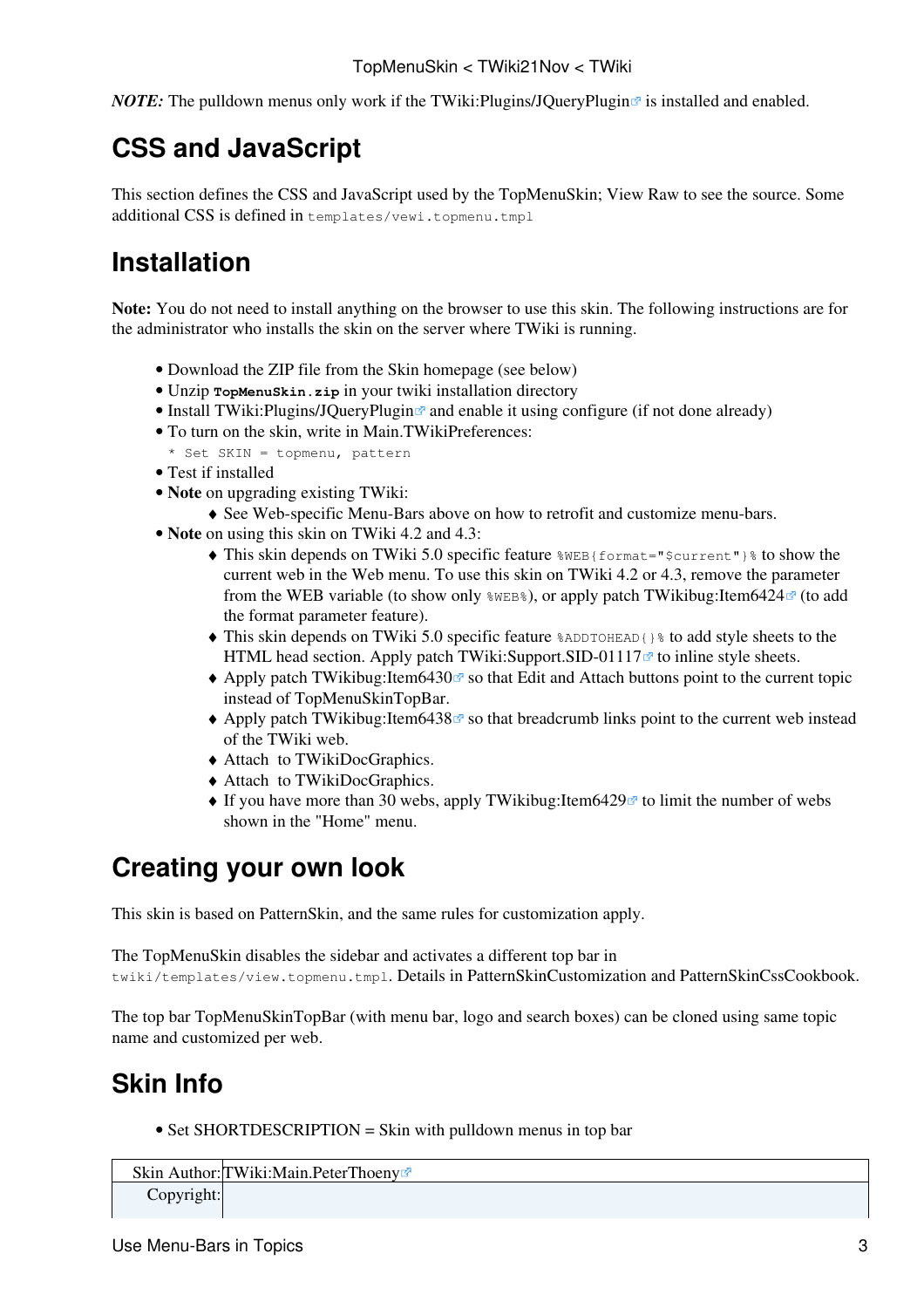#### TopMenuSkin < TWiki21Nov < TWiki

|                                                                                              | © 2010-2011, TWiki:Main.PeterThoeny <sup>®</sup> , Twiki, Inc. <sup>®</sup><br>© 2010-2011 TWiki:TWiki.TWikiContributor <sup>®</sup>                                                               |  |
|----------------------------------------------------------------------------------------------|----------------------------------------------------------------------------------------------------------------------------------------------------------------------------------------------------|--|
|                                                                                              | License: GPL (GNU General Public License                                                                                                                                                           |  |
|                                                                                              | Description: Top-menu skin                                                                                                                                                                         |  |
| Screenshot:                                                                                  |                                                                                                                                                                                                    |  |
|                                                                                              | Preview: Preview with this topic                                                                                                                                                                   |  |
|                                                                                              | Base Name: topmenu, pattern                                                                                                                                                                        |  |
| Skin Version: 2011-07-28                                                                     |                                                                                                                                                                                                    |  |
| Change<br>History:                                                                           |                                                                                                                                                                                                    |  |
|                                                                                              | 2011-07-28: TWikibug: Item 6780 <sup>®</sup> : Usability: Link to UserList topic instead of TWikiUsers                                                                                             |  |
|                                                                                              | 2011-07-10: TWikibug: Item 6725 <sup>®</sup> : Change global package variables from "use vars" to "our"                                                                                            |  |
|                                                                                              | 2011-07-01: TWikibug: Item6763 <sup>®</sup> : Fix for WYSIWYG editor corrupting system pages                                                                                                       |  |
|                                                                                              | 2011-06-14: TWikibug: Item 6751 <sup><math>\alpha</math></sup> : Fix for cutoff buttons in header when using IE7 --<br>TWiki: Main. Bradley Mellen                                                 |  |
|                                                                                              | 2011-05-18: TWikibug: Item6682 <sup>®</sup> : Read-only skin mode with READONLYSKINMODE preferences<br>setting                                                                                     |  |
|                                                                                              | 2011-03-09: TWikibug: Item 6659 <sup>®</sup> : Customizable web-specific TopMenuSkinTopBar                                                                                                         |  |
|                                                                                              | 2011-01-03: TWikibug: Item 6628 <sup><math>\alpha</math></sup> : Minor gradient fix - change action buttons area from plain white to<br>pale gray to align with PatternSkin; adding pale shadow    |  |
|                                                                                              | 2010-12-02: TWikibug: Item6614 <sup>®</sup> : Always show Register User link in Account menu, regardless of login<br>status                                                                        |  |
|                                                                                              | 2010-10-03: TWikibug: Item 6588 <sup><math>\alpha</math></sup> : Use gray TWiki icon in top menu bar instead of orange icon                                                                        |  |
|                                                                                              | 2010-09-23: TWikibug: Item 6530 <sup>®</sup> : Add Managing Users to top menu of TWiki web                                                                                                         |  |
|                                                                                              | 2010-08-21: TWikibug: Item 6524 <sup>®</sup> : Fix for no Account pulldown menu on IE7 Opera browser --<br>TWiki:Main.MalcolmNeumeyer <sup>®</sup>                                                 |  |
|                                                                                              | 2010-06-09: TWikibug: Item 6485 <sup>®</sup> : Fix banner background image position issue on Safari                                                                                                |  |
|                                                                                              | 2010-06-06: TWikibug: Item6482 <sup>®</sup> : XHTML validation fixes; moving CSS to HTML head using<br><b>ADDTOHEAD</b> variable                                                                   |  |
|                                                                                              | 2010-06-05: TWikibug: Item 6475 <sup><math>\alpha</math></sup> : Better indication of breadcrumb in top menu using large arrows                                                                    |  |
|                                                                                              | 2010-05-26: TWikibug: Item6471 <sup>®</sup> : Show topic info in tooltip of View menu; show tooltip help in View<br>and Edit menu items; point raw view and print version to actual topic revision |  |
|                                                                                              | 2010-05-20: TWikibug: Item6455 <sup>®</sup> : Use %ICON{menu-down}% instead of long img tag in menu-bars                                                                                           |  |
|                                                                                              | 2010-05-01: TWikibug: Item6437 <sup>®</sup> : Removed loading of jQuery Javascript library to avoid double load<br>issue; require JQueryPlugin installed and enabled                               |  |
|                                                                                              | 2010-04-26: TWikibug: Item6435 <sup>®</sup> : Doc improvements                                                                                                                                     |  |
|                                                                                              | 2010-04-21: TWikibug: Item 6431 <sup><math>\sigma</math></sup> : Fix hardcoded reference to JQueryPlugin CSS and JS; doc<br>improvements                                                           |  |
|                                                                                              | 2010-04-19: TWikibug: Item 6413 <sup><math>\alpha</math></sup> : Initial release (v1.0)                                                                                                            |  |
| Dependencies: TWiki 4.2 or later; TWiki: Plugins/PatternSkin®; TWiki: Plugins/JQuery Plugin® |                                                                                                                                                                                                    |  |
| Skin Home: http://TWiki.org/cgi-bin/view/Plugins/TopMenuSkin¤                                |                                                                                                                                                                                                    |  |
|                                                                                              | Feedback: http://TWiki.org/cgi-bin/view/Plugins/TopMenuSkinDev                                                                                                                                     |  |
|                                                                                              | Appraisal: http://TWiki.org/cgi-bin/view/Plugins/TopMenuSkinAppraisal                                                                                                                              |  |

*Related topics:* TopMenuSkinDefaultWebTopMenu, TopMenuSkinHomeMenu, TopMenuSkinTopBar, TopMenuSkinTopicMenu, [WebTopMenu](https://twiki.cern.ch/twiki/bin/view/TWiki21Nov/WebTopMenu), [\\_default.WebTopMenu,](https://twiki.cern.ch/twiki/bin/edit/_default/WebTopMenu?topicparent=TWiki21Nov.TopMenuSkin;nowysiwyg=1) [Main.WebTopMenu,](https://twiki.cern.ch/twiki/bin/edit/Main/WebTopMenu?topicparent=TWiki21Nov.TopMenuSkin;nowysiwyg=1) [Sandbox.WebTopMenu](https://twiki.cern.ch/twiki/bin/view/Sandbox/WebTopMenu), [Trash.WebTopMenu,](https://twiki.cern.ch/twiki/bin/edit/Trash/WebTopMenu?topicparent=TWiki21Nov.TopMenuSkin;nowysiwyg=1) [TWikiSkins,](https://twiki.cern.ch/twiki/bin/view/TWiki/TWikiSkins) [TWikiSkinBrowser](https://twiki.cern.ch/twiki/bin/view/TWiki/TWikiSkinBrowser), [UserDocumentationCategory,](https://twiki.cern.ch/twiki/bin/view/TWiki/UserDocumentationCategory) [AdminDocumentationCategory](https://twiki.cern.ch/twiki/bin/view/TWiki/AdminDocumentationCategory)